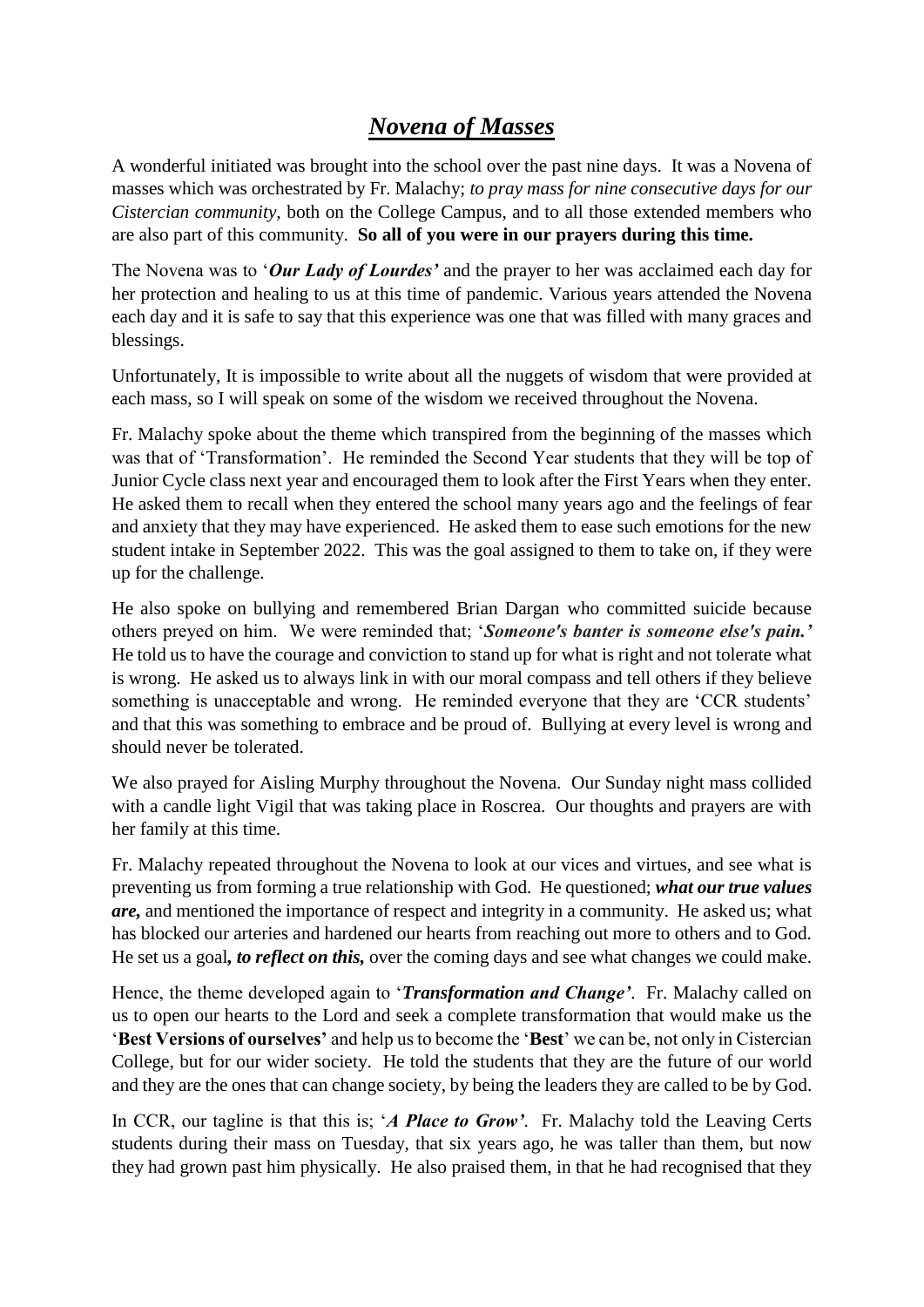had developed and grown in maturity both on an emotionally and spiritually level. He told them that they were the future of our society and encouraged them to have the courage and conviction at all times to call people out on what is wrong.

He spoke about a culture in the past that accepted many things; it was perfectly fine to smoke everywhere and to drink and drive, but now our culture tells us that this is wrong and people would 'call people out' if they behaved this way.

He asked us to look at our society and to really see what is wrong. He urged us not to become like sheep who follow the crowd, but to be leaders who lead for change and truth. He pointed out there will be times that it will be hard to go against the grain, but that God would give us the strength, courage and ability to do what He is calling us to do.

On the last day of the Novena today, He asked the students to reflect on what God was doing in their hearts and challenged them to embrace the change and transformation that this novena has begun in their lives.

The students were very grateful to Fr. Malachy and expressed their gratitude throughout the week to staff members, especially for the confessions that took place on Wednesday night as part of the Novena for Senior House. This was a very soul filled and unique event, as Jesus was also present on the altar.

The Theme that emerged from the Novena was '*Change and Transformation'* and I for one can truly say that graces have touched my heart throughout the week. I can only hope that God will continue to change and transform me into the 'Best' I can be for all the students in CCR and for our wider community.

Míle Buiochas Fr. Malachy,

*Yvonne O' Rourke Chaplain CCR*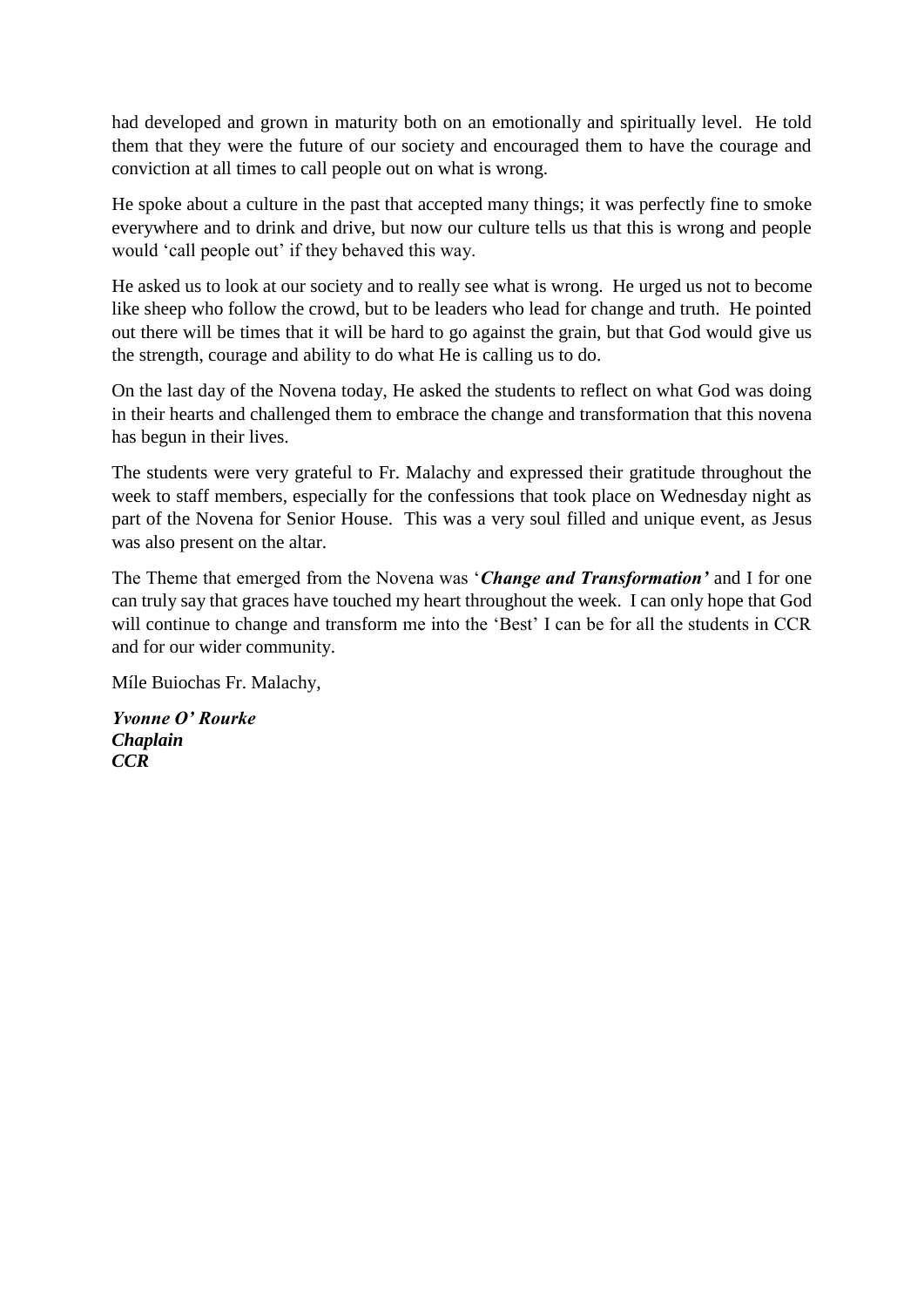#### **First Year Mass**:

Many thanks to Ben D'Arcy, Alex Finn, Fr. Malachy (celebrant), James O' Sullivan and Sean Stone.





### **Second Year Mass**:

Many thanks on the left to James Hyland, Harry Finlay, Fr. Malachy (celebrant) and Padraig Barrett.Many thanks on the right to: Culann Kehoe, Paudraig Barrett,

James Hyland, Kyle Dooner and Fr. Malachy (celebrant)



## **Third Year Mass:**

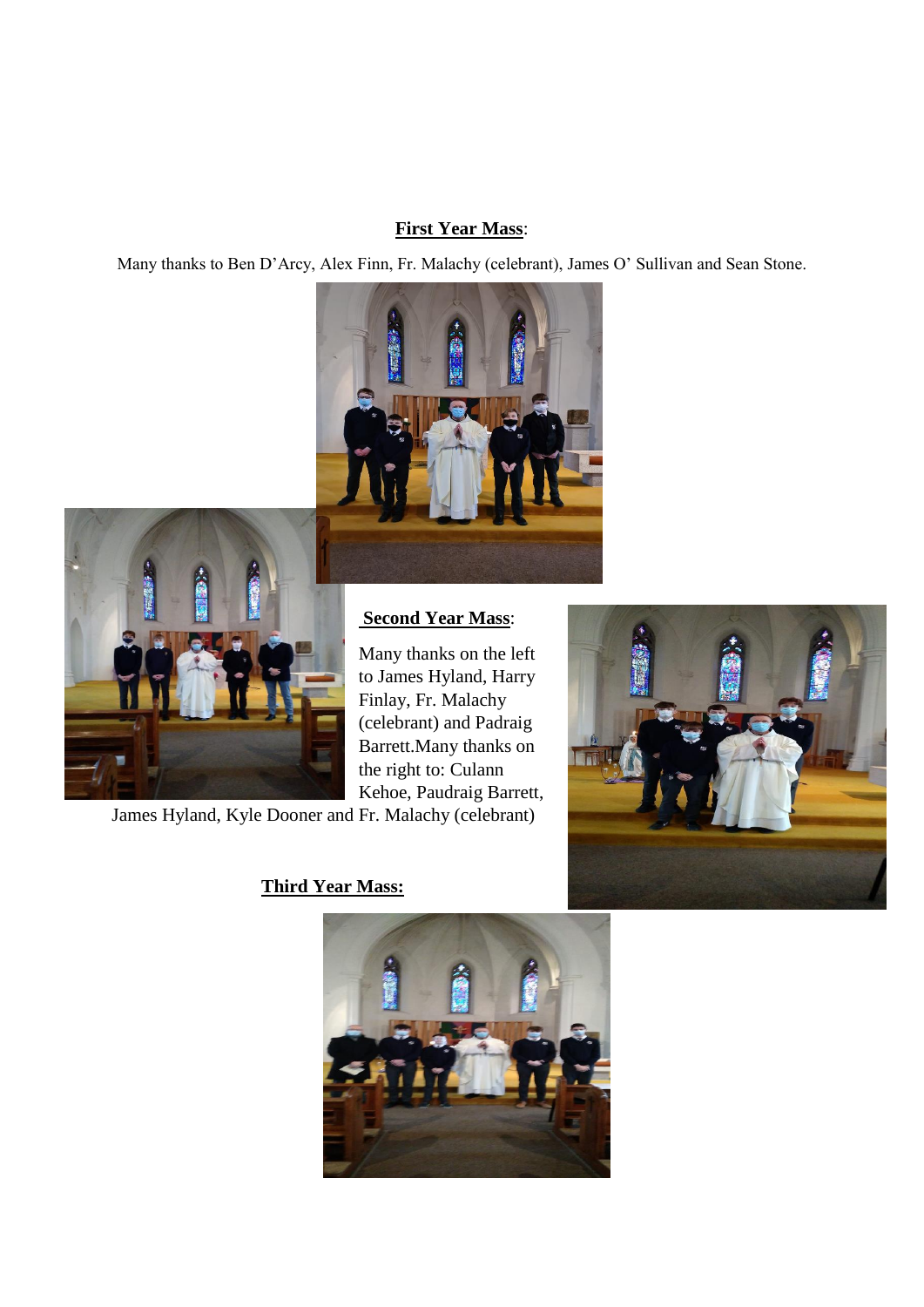Many thanks to the 3rd Years who participated in the mass Sean Killeen, Paul McCarthy, Fr. Malachy (celebrant), Patrick Hyland and Robert Kennedy.



#### **5 th Year Mass:**

Thank you to Richard Whelan, Rory Óg Doody, Greg Fitzgerald and Fr. Malachy (celebrant)

### **TY Mass**:

Many thanks to Mark Tynan, David Purcell, Raef Donnelly, Fr. Malachy (celebrant) and Mac Dara Fitzpatrick.